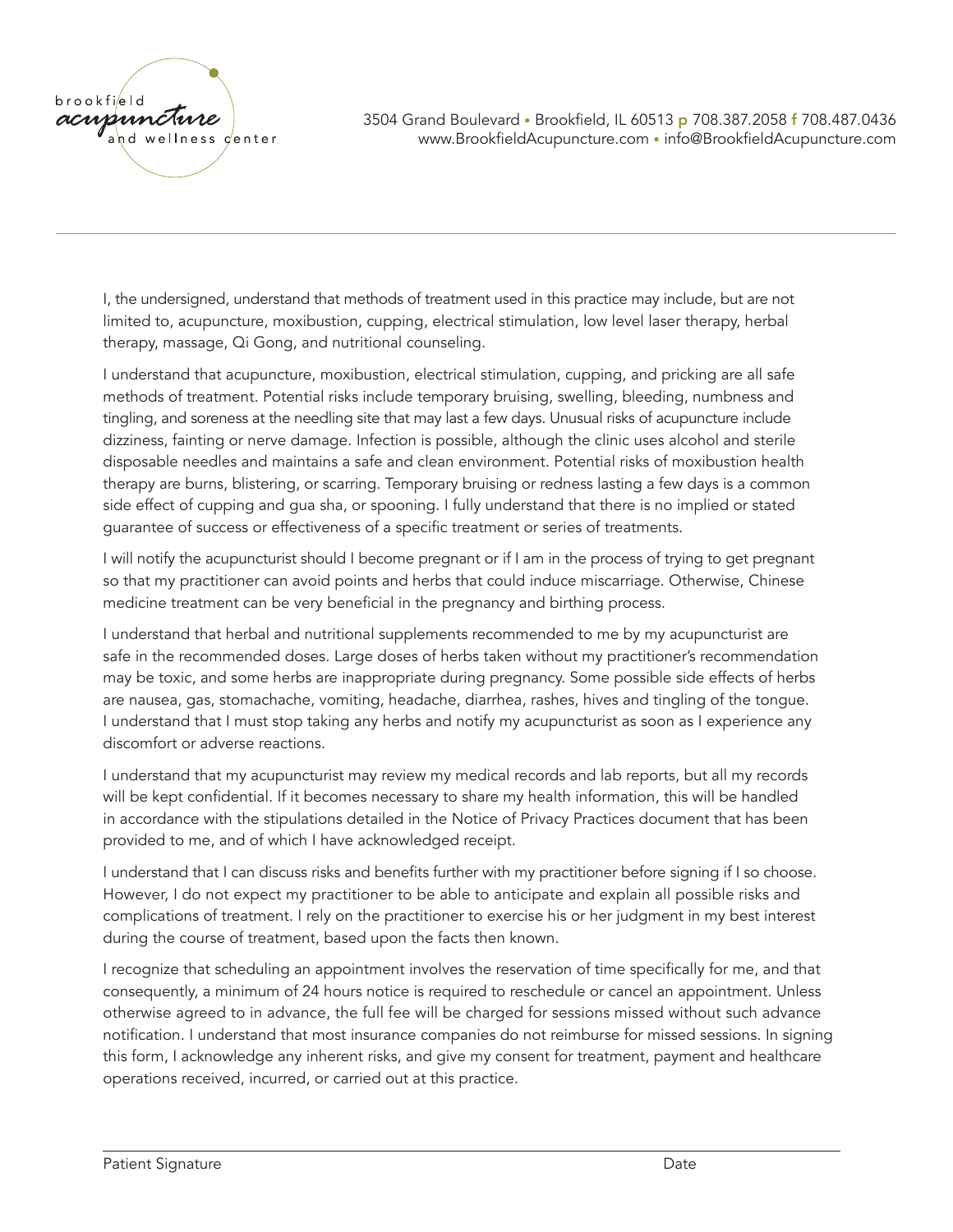

This is a **CONFIDENTIAL** questionnaire to help us determine the best treatment plan for you. If you have questions, please ask.

## PERSONAL INFORMATION

| Name                                                                                              |        | <u> 1989 - Johann Stoff, deutscher Stoff, der Stoff, der Stoff, der Stoff, der Stoff, der Stoff, der Stoff, der S</u> |                                                |                                                                                                              |               |          |                                                                                                                                                                                                                                                                                                                                                                                                                                                        |  |
|---------------------------------------------------------------------------------------------------|--------|-----------------------------------------------------------------------------------------------------------------------|------------------------------------------------|--------------------------------------------------------------------------------------------------------------|---------------|----------|--------------------------------------------------------------------------------------------------------------------------------------------------------------------------------------------------------------------------------------------------------------------------------------------------------------------------------------------------------------------------------------------------------------------------------------------------------|--|
|                                                                                                   |        |                                                                                                                       |                                                |                                                                                                              |               |          |                                                                                                                                                                                                                                                                                                                                                                                                                                                        |  |
|                                                                                                   |        |                                                                                                                       |                                                |                                                                                                              |               |          |                                                                                                                                                                                                                                                                                                                                                                                                                                                        |  |
|                                                                                                   |        |                                                                                                                       |                                                |                                                                                                              |               |          |                                                                                                                                                                                                                                                                                                                                                                                                                                                        |  |
|                                                                                                   |        |                                                                                                                       |                                                |                                                                                                              |               |          |                                                                                                                                                                                                                                                                                                                                                                                                                                                        |  |
|                                                                                                   |        |                                                                                                                       |                                                |                                                                                                              |               |          |                                                                                                                                                                                                                                                                                                                                                                                                                                                        |  |
|                                                                                                   |        |                                                                                                                       |                                                |                                                                                                              |               |          |                                                                                                                                                                                                                                                                                                                                                                                                                                                        |  |
|                                                                                                   |        |                                                                                                                       |                                                | Sex: Male Female Height Weight Neight Birthdate Age                                                          |               |          |                                                                                                                                                                                                                                                                                                                                                                                                                                                        |  |
|                                                                                                   |        |                                                                                                                       |                                                | Marital Status: ____Married _____Single _____Divorced _____Widowed Number of children______                  |               |          |                                                                                                                                                                                                                                                                                                                                                                                                                                                        |  |
| Have you received acupuncture therapy before? ____Yes _____No                                     |        |                                                                                                                       |                                                |                                                                                                              |               |          |                                                                                                                                                                                                                                                                                                                                                                                                                                                        |  |
|                                                                                                   |        |                                                                                                                       |                                                |                                                                                                              |               |          |                                                                                                                                                                                                                                                                                                                                                                                                                                                        |  |
|                                                                                                   |        |                                                                                                                       |                                                | Please indicate any significant illnesses you or a blood relative (Grandparent, parent or sibling) have had: |               |          |                                                                                                                                                                                                                                                                                                                                                                                                                                                        |  |
| Illness                                                                                           | You    | Your                                                                                                                  | Approx.                                        | Illness                                                                                                      | You           | Your     | Approx.                                                                                                                                                                                                                                                                                                                                                                                                                                                |  |
|                                                                                                   |        | Relative                                                                                                              | Date                                           |                                                                                                              |               | Relative | Date                                                                                                                                                                                                                                                                                                                                                                                                                                                   |  |
| Cancer                                                                                            | ❏      | ◘                                                                                                                     | Diabetes                                       |                                                                                                              | $\Box$        | ❏        |                                                                                                                                                                                                                                                                                                                                                                                                                                                        |  |
| Hepatitis                                                                                         | ❏      | ❏                                                                                                                     |                                                | <b>Exercise Heart Disease</b>                                                                                | u             | ш        | $\label{eq:2.1} \frac{1}{\sqrt{2}}\left(\frac{1}{\sqrt{2}}\right)^{2} \left(\frac{1}{\sqrt{2}}\right)^{2} \left(\frac{1}{\sqrt{2}}\right)^{2} \left(\frac{1}{\sqrt{2}}\right)^{2} \left(\frac{1}{\sqrt{2}}\right)^{2} \left(\frac{1}{\sqrt{2}}\right)^{2} \left(\frac{1}{\sqrt{2}}\right)^{2} \left(\frac{1}{\sqrt{2}}\right)^{2} \left(\frac{1}{\sqrt{2}}\right)^{2} \left(\frac{1}{\sqrt{2}}\right)^{2} \left(\frac{1}{\sqrt{2}}\right)^{2} \left(\$ |  |
| High Blood Pressure                                                                               | ❏      | u                                                                                                                     | <u> 1990 - Jan Barnett, politik e</u> ta eta p | Seizures                                                                                                     | ❏             | ◘        |                                                                                                                                                                                                                                                                                                                                                                                                                                                        |  |
| <b>Rheumatic Fever</b>                                                                            | ❏      | ❏                                                                                                                     |                                                | <b>Emotional Disorders</b>                                                                                   | ❏             | ❏        | <b>Contract Contract Contract</b>                                                                                                                                                                                                                                                                                                                                                                                                                      |  |
| <b>Infectious Diseases</b>                                                                        | ❏      | $\Box$                                                                                                                |                                                | <b>Tuberculosis</b>                                                                                          | ❏             | $\Box$   |                                                                                                                                                                                                                                                                                                                                                                                                                                                        |  |
| Sexually transmitted Diseases: □ Gonorrhea □ Syphilis □ AIDS □ HPV □ Chlamydia □ Herpes Date_____ |        |                                                                                                                       |                                                |                                                                                                              |               |          |                                                                                                                                                                                                                                                                                                                                                                                                                                                        |  |
|                                                                                                   |        |                                                                                                                       |                                                |                                                                                                              |               |          |                                                                                                                                                                                                                                                                                                                                                                                                                                                        |  |
| Medicine                                                                                          | Dosage |                                                                                                                       | Reason                                         | How long?                                                                                                    | Prescribed by |          | Date of last<br>check-up                                                                                                                                                                                                                                                                                                                                                                                                                               |  |
|                                                                                                   |        |                                                                                                                       |                                                |                                                                                                              |               |          |                                                                                                                                                                                                                                                                                                                                                                                                                                                        |  |
|                                                                                                   |        |                                                                                                                       |                                                |                                                                                                              |               |          |                                                                                                                                                                                                                                                                                                                                                                                                                                                        |  |
|                                                                                                   |        |                                                                                                                       |                                                |                                                                                                              |               |          |                                                                                                                                                                                                                                                                                                                                                                                                                                                        |  |
|                                                                                                   |        |                                                                                                                       |                                                |                                                                                                              |               |          |                                                                                                                                                                                                                                                                                                                                                                                                                                                        |  |
|                                                                                                   |        |                                                                                                                       |                                                |                                                                                                              |               |          |                                                                                                                                                                                                                                                                                                                                                                                                                                                        |  |
|                                                                                                   |        |                                                                                                                       |                                                |                                                                                                              |               |          |                                                                                                                                                                                                                                                                                                                                                                                                                                                        |  |
|                                                                                                   |        |                                                                                                                       |                                                |                                                                                                              |               |          |                                                                                                                                                                                                                                                                                                                                                                                                                                                        |  |

Please indicate the use and frequency of the following:

|                   | Yes  | No. | How much? |         | Yes | No. | How much? |
|-------------------|------|-----|-----------|---------|-----|-----|-----------|
| Coffee/black tea  |      |     |           | Tobacco |     |     |           |
| Water Intake      |      |     |           | Soda    |     |     |           |
| Non-medical Drugs | . Li |     |           | Alcohol |     |     |           |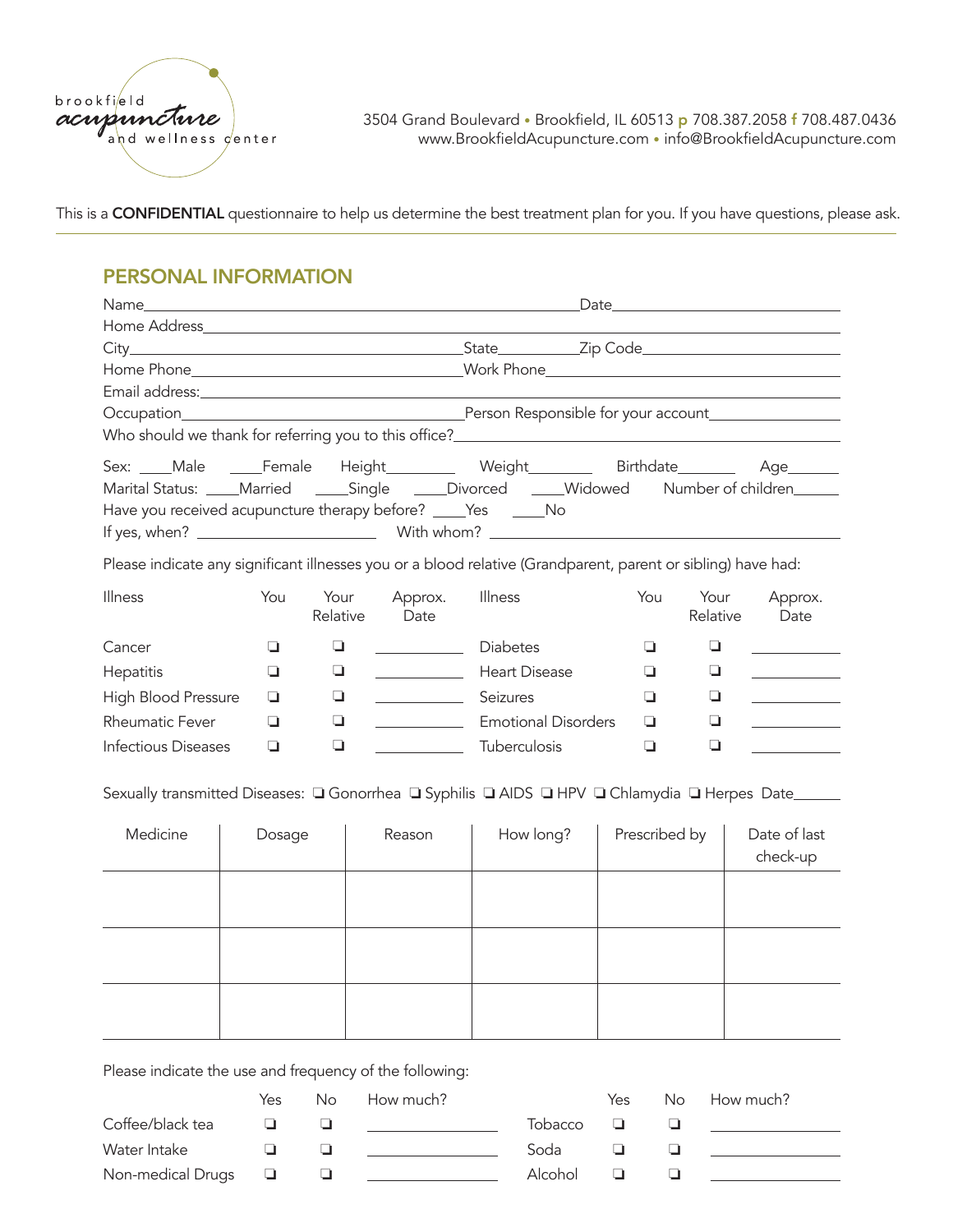What are the main health problems for which you are seeking treatment?

<u> 1989 - Johann Stoff, deutscher Stoff, der Stoff, der Stoff, der Stoff, der Stoff, der Stoff, der Stoff, der S</u>

What forms of treatment have you sought?

 $\overline{a}$  $\overline{a}$ 

 $\overline{a}$  $\overline{a}$ 

 $\overline{a}$  $\overline{a}$ 

 $\overline{a}$  $\overline{a}$ 

 $\overline{a}$  $\overline{a}$ 

 $\overline{a}$  $\overline{a}$ 

List any other health problems you now have.

List any allergies, food sensitivities or food craving that you have.

List any accidents, surgeries, or hospitalizations (include date).

Lab results (please include copies).

How do you FEEL about the following areas of your life?

Please check the appropriate boxes and indicate any problems you may be experiencing.

|              |   | Great Good Fair Poor |        |        | Bad | Your Comments |
|--------------|---|----------------------|--------|--------|-----|---------------|
| Significant  | ❏ | $\Box$               | $\Box$ | Q      | ❏   |               |
| Other        | ❏ | ❏                    | ❏      | $\Box$ | ┙   |               |
| Family       | ❏ | ❏                    | ❏      | $\Box$ | ⊐   |               |
| Diet         | ❏ | $\Box$               | ❏      | ◘      | ❏   |               |
| Sex          | ❏ | ❏                    | Q      | ❏      | - 1 |               |
| Self         | ❏ | ◘                    | ❏      | ❏      | ⊐   |               |
| Work         | ❏ | ❏                    | ❏      | ◘      | ❏   |               |
| Exercise     | ❏ | ◘                    | ❏      | ❏      | ⊐   |               |
| Spirituality | ❏ | ∩                    | ∩      | ❏      |     |               |

<u> 1980 - Johann Stoff, amerikansk politiker (d. 1980)</u>